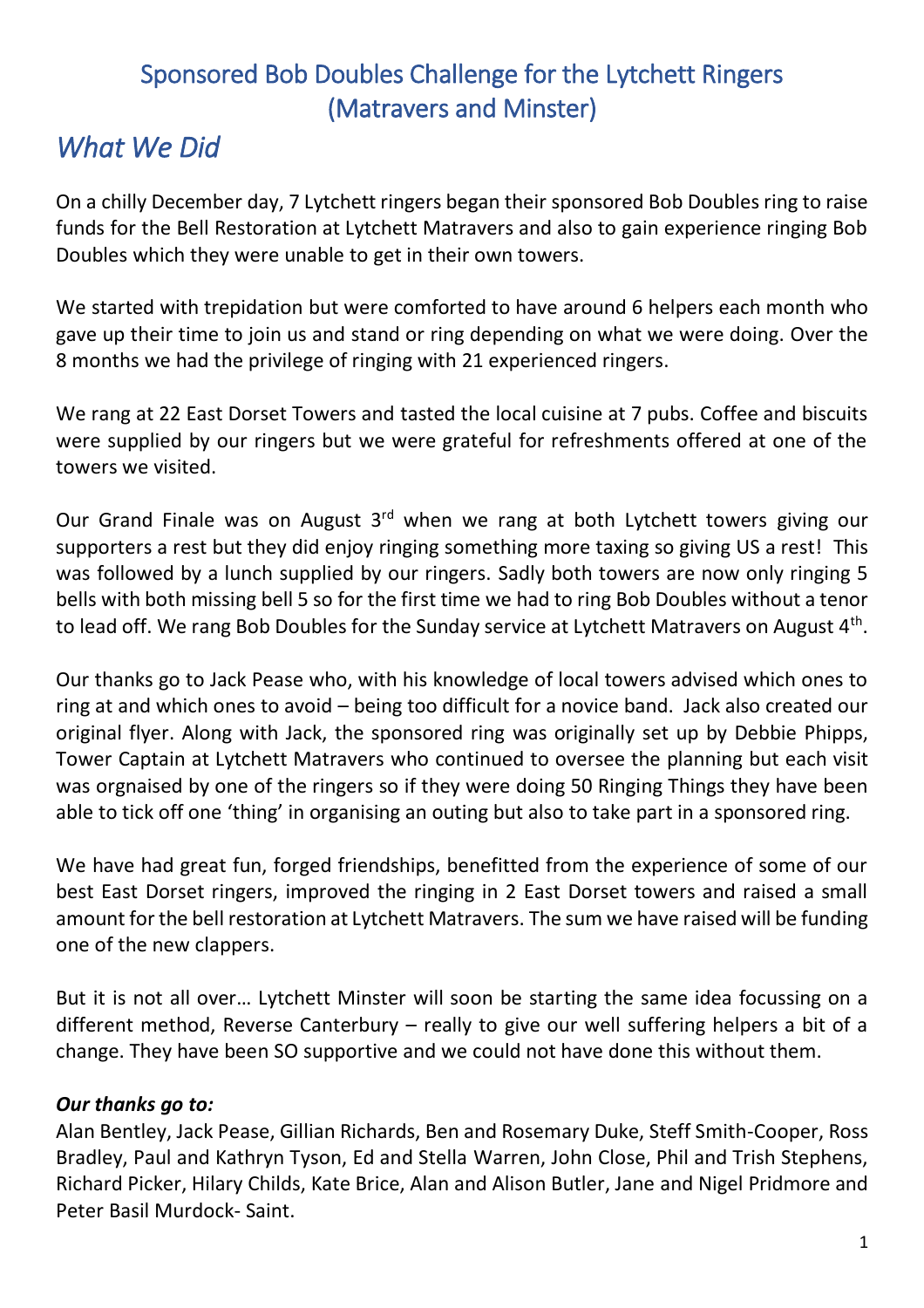## *How Did We Progress*

**Cathy** started having done a fair amount of theory but had not had much opportunity to practice so really benefitted by these long sessions and by the end had the confidence to ring on a different bell, ring well to a Plain Course on bell 2, can ring a touch with support, has rung a Quarter Peal on Tenor, a 600 on Tenor and a Quarter Peal on Treble.

**Gordon** had done very little and was really only at Plain Hunt stage so started off learning to cover which he managed well for the first couple of months. By April he had started to ring Bayles on bell 4 and covered to a Touch of Bob Doubles. Sadly he then had an injury and has been out of action for the last 4 months but keen to get back in to it as soon as possible. He will move on to learn to treble as he will only want to ring a light bell.

**Viv** has been ringing for many years but never had the opportunity to ring beyond Plain Hunt. When Lytchett Matravers started teaching new ringers through the ART scheme Viv seemed to become more inspired and took on learning Bob Doubles. She has always been a good treble and tenor ringer but really dug in to learning an inside bell. Viv had to take some time out due to pressures of work but we hope to get her back on track in the future.

**Sarah** is an inspiration. Having joined our band through the ringing Remembers initiative she picked up ringing really quickly having rung as a teenager and despite the big time gap. She started the challenge by ringing treble to a Plain course and has been able to do this by sight and without counting places. She has been encouraged to count places and is now able to ring to a touch. She has also learnt to cover and by April was ringing Bayles on Bell 3 followed the following month by Bayles on Bell 4. She is now ready to start Bob Doubles on an inside bell and has her first Quarter Peal planned in the coming months.

**Chrissie** started the challenge being able to confidently ring a Plain Course on bell 2 and was able to thoroughly understand the theory. She moved on to ring a Plain Course on bell 4 followed by a touch on Bell 3. She rings treble confidently and has rung her first Quarter Peal on treble. She has become much more confident.

**Maureen** had already done a Quarter Peal on treble but was learning to ring and inside bell. Her comfort bell was Bell 2 but she soon moved on to ring on other bells. By April she was ringing a Touch on Bell 2 soon followed by a Touch on bell 3.

**Debbie** had already done a few Quarter Peals before the start of the challenge so had the opportunity to start to learn Plain Bob Minor and Grandsir with the experienced ringers. She moved on to learning how to call a touch as she realised if we were to achieve our goal of having a full Lytchett Band ringing Bob Doubles one of us would have to call it! She has called herself unaffected on Treble and Bell 5 and tried to call herself affected. This is still work in progress.